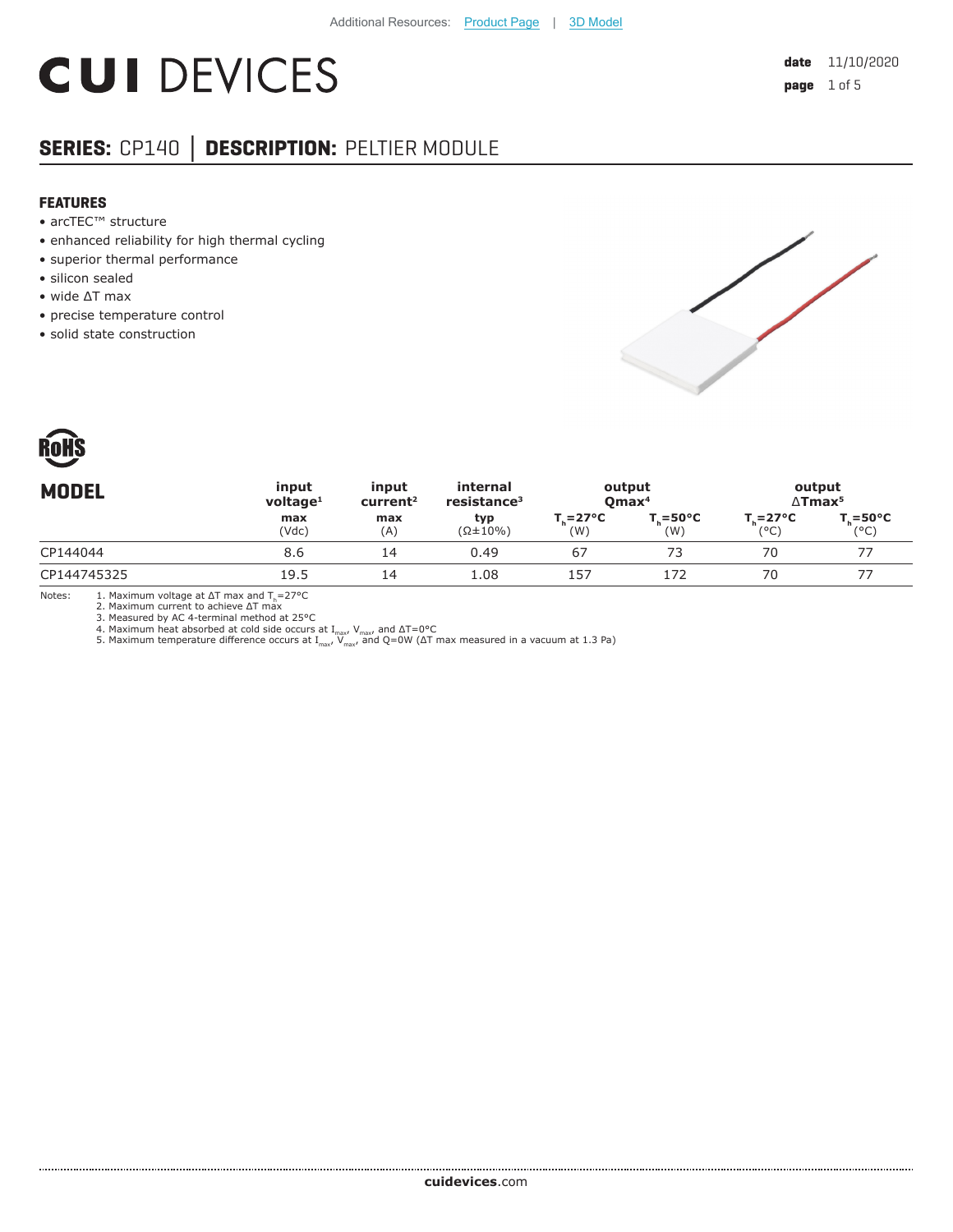#### **SPECIFICATIONS**

| parameter                  | conditions/description                  | min | tvp | max | units   |
|----------------------------|-----------------------------------------|-----|-----|-----|---------|
| solder melting temperature | connection between thermoelectric pairs | 235 |     |     | $\circ$ |
| assembly compression       |                                         |     |     |     | MPa     |
| <b>RoHS</b>                | ves                                     |     |     |     |         |

#### **MECHANICAL DRAWING**



| MODEL NO.   | <b>HOT SIDE</b><br><b>LENGTH</b><br>(mm) | <b>COLD SIDE</b><br><b>LENGTH</b><br>(mm) | <b>WIDTH</b><br>(mm) | <b>THICKNESS</b><br>(mm) |  |
|-------------|------------------------------------------|-------------------------------------------|----------------------|--------------------------|--|
| CP144044    | $40 \pm 0.3$                             | $40 \pm 0.3$                              | $40 \pm 0.3$         | $4.4 \pm 0.1$            |  |
| CP144745325 | $47 \pm 0.5$                             | 44.8 $\pm$ 0.5                            | 44.8 $\pm$ 0.3       | $3.25 \pm 0.025$         |  |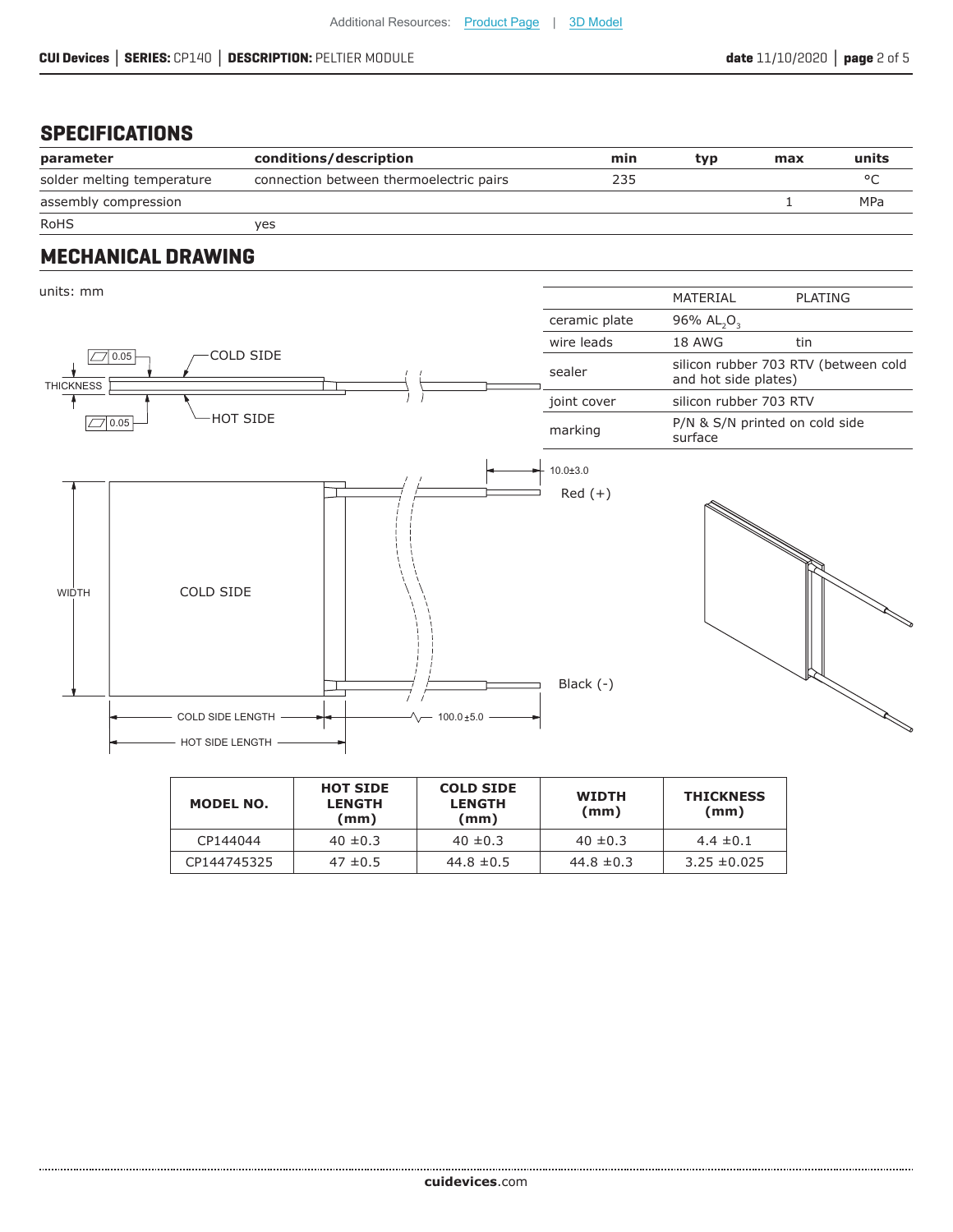ΔT=Th-Tc (°C)

60 50 40 30 20 10 0



#### **CP144044 PERFORMANCE (Th=50°C)**

70



Additional Resources: [Product Page](https://www.cuidevices.com/track?actionLabel=Datasheet-ClickThrough-ProductPage&label=CP140.pdf&path=%2fproduct%2fthermal-management%2fpeltier-devices%2fsingle-stage-peltier-modules%2fcp140-series) | [3D Model](https://www.cuidevices.com/track?actionLabel=Datasheet-ClickThrough-3dmodel&label=CP140.pdf&path=%2fresources%2fcad-model-library%3fModelNumber%3dCP140+Series)

## **CP144044 PERFORMANCE (Th=27°C)**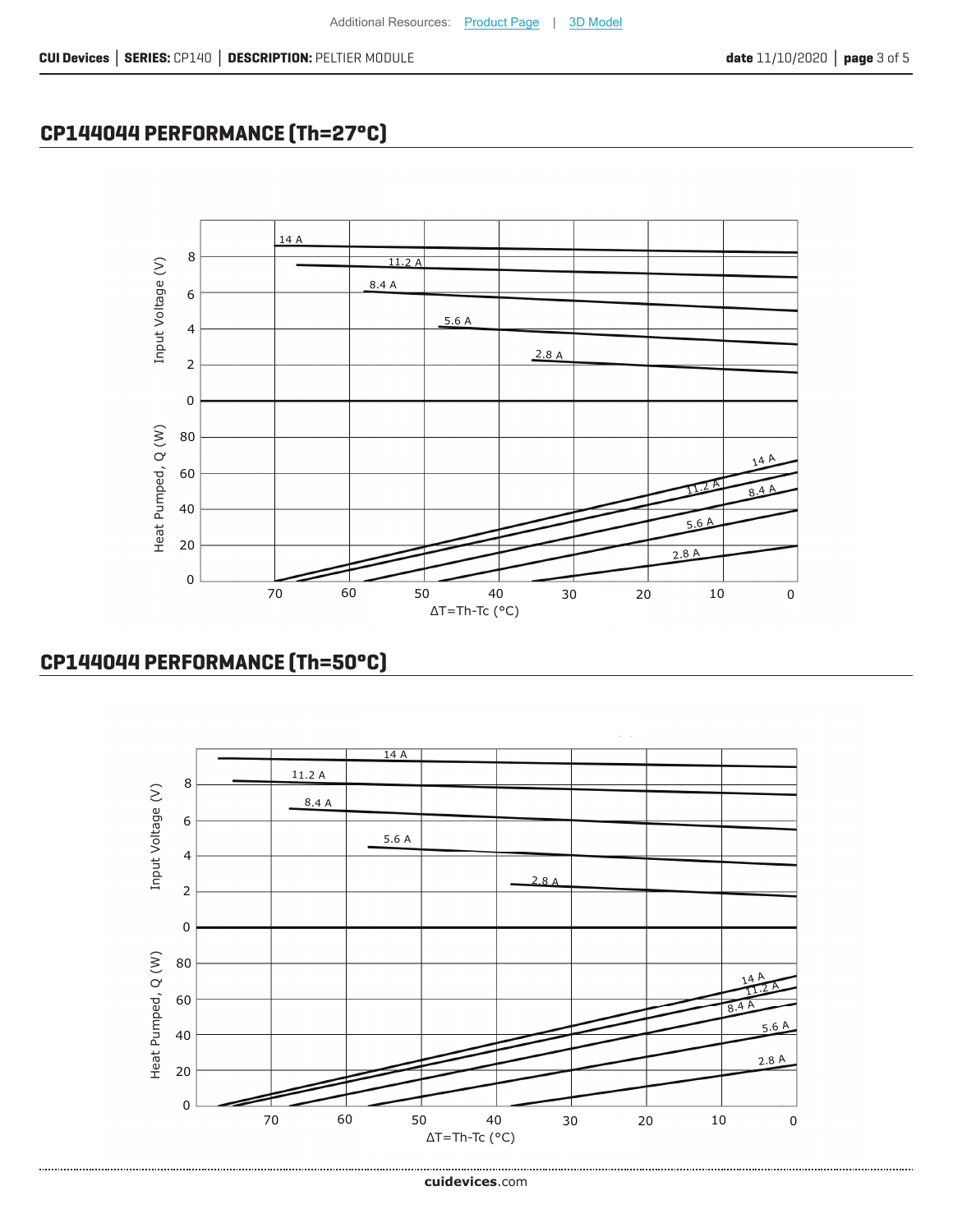## **CP144745325 PERFORMANCE (Th=27°C)**



#### **CP144745325 PERFORMANCE (Th=50°C)**